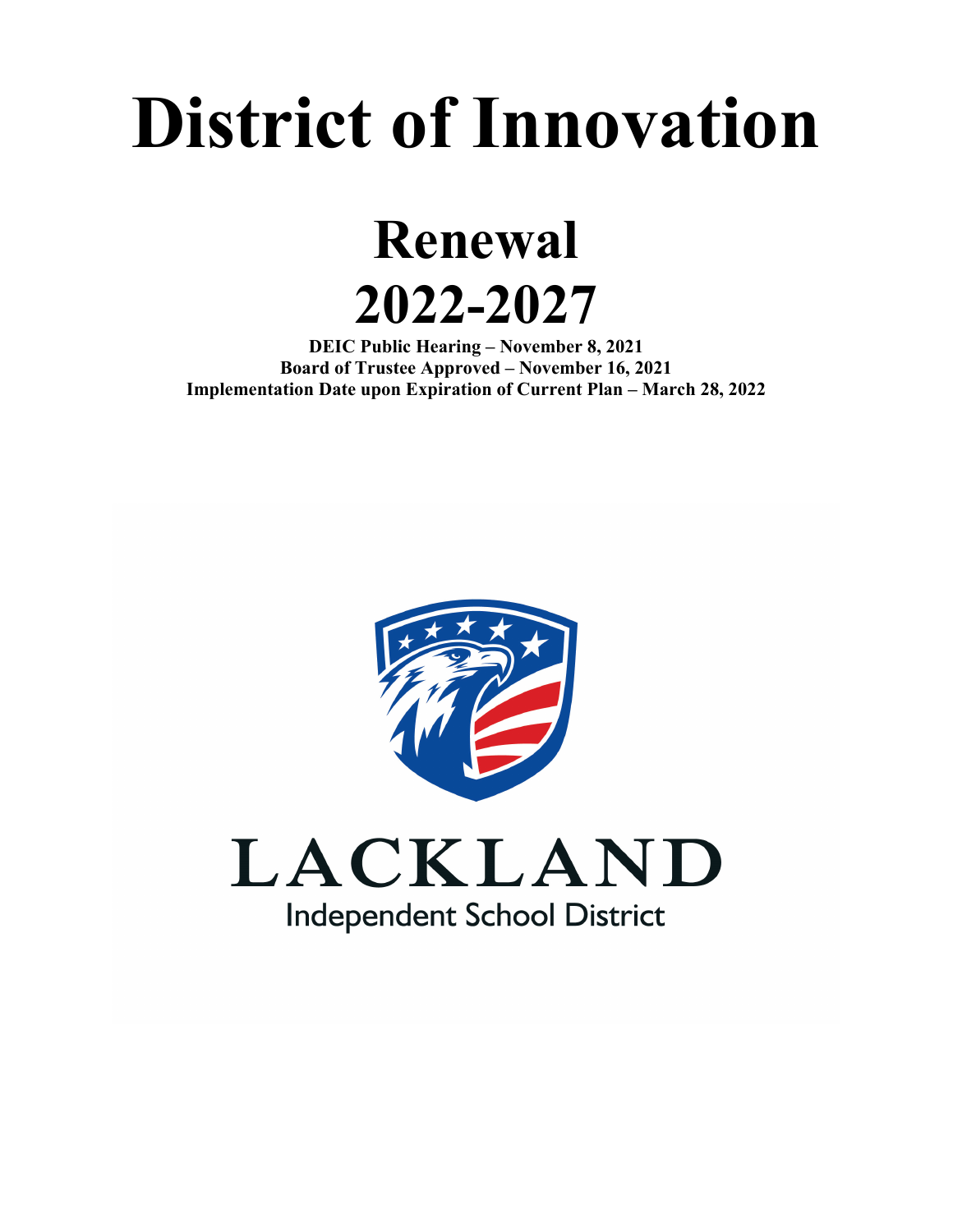### **Lackland Independent School District Local Innovation Plan**

#### **I. Introduction**

The 84th Legislative Session passed House Bill 1842, allowing Texas public school districts to become Districts of Innovation and thus permitting exemption from specific provisions of the Texas Education Code. Lackland ISD seeks to renew its District of Innovation status to continue systemic improvement to better serve and accommodate military-connected stakeholders' diverse and unique needs, including students, staff, parents, and community members. The distinction allows the District increased local control over District operations to improve the quality of services benefiting all stakeholders.

The Lackland ISD Board of Trustees appointed the Lackland District Education Improvement Council as the District Advisory Committee for developing a District of Innovation Plan. In March of 2017, the Lackland ISD Board of Trustees approved the District of Innovation Plan as presented by the District Education Improvement Committee. The Lackland ISD Local Innovation (5-year) Plan, approved in March 2017, expires in March of 2022. Therefore, the Lackland ISD DEIC pursued the plan's renewal beginning in September of 2021.

The DEIC, serving as the District Advisory Committee for developing a District of Innovation Plan, reviewed the current DOI Plan and voted unanimously to request the renewal of the current plan on September 27, 2021. For public comment, the draft plan renewal was posted on the Lackland ISD Website starting on September 30, 2021. The DEIC plans to hold a public meeting and vote on November 8, 2021, at 3:45 p.m. in the District's Cynthia Lyon Center. With final approval, we anticipate Board Action regarding plan renewal at the November 16, 2021, Board of Trustees meeting.

The local innovation plan may be terminated or amended earlier by the Board of Trustees at any time in accordance with the law. Local policies adopted during the initial DOI application will remain in effect based on Board of Trustee approval. The District Innovation Plan Committee will monitor the effectiveness of the local innovation plan and provide updates and/or necessary modifications to the Board of Trustees regularly.

## **II. Timeline**

| <b>Timeline</b> | <b>Activity / Task</b>                                                                                                   | <b>Due Date</b>                            |
|-----------------|--------------------------------------------------------------------------------------------------------------------------|--------------------------------------------|
| September       | District Education Improvement Council<br>develops a draft District of Innovation Plan for                               | September 27, 2021                         |
|                 | renewal.                                                                                                                 |                                            |
|                 | The DEIC posts the draft renewal plan online for<br>30 days                                                              | September 30, 2021<br>$-$ October 30, 2021 |
| November        | The DEIC holds a public meeting to consider the<br>plan.                                                                 | November $8, 2021$                         |
|                 | The Commissioner of Education is notified of<br>the Board of Trustees intent to renew the<br>District of Innovation Plan | November 9, 2021                           |
|                 |                                                                                                                          |                                            |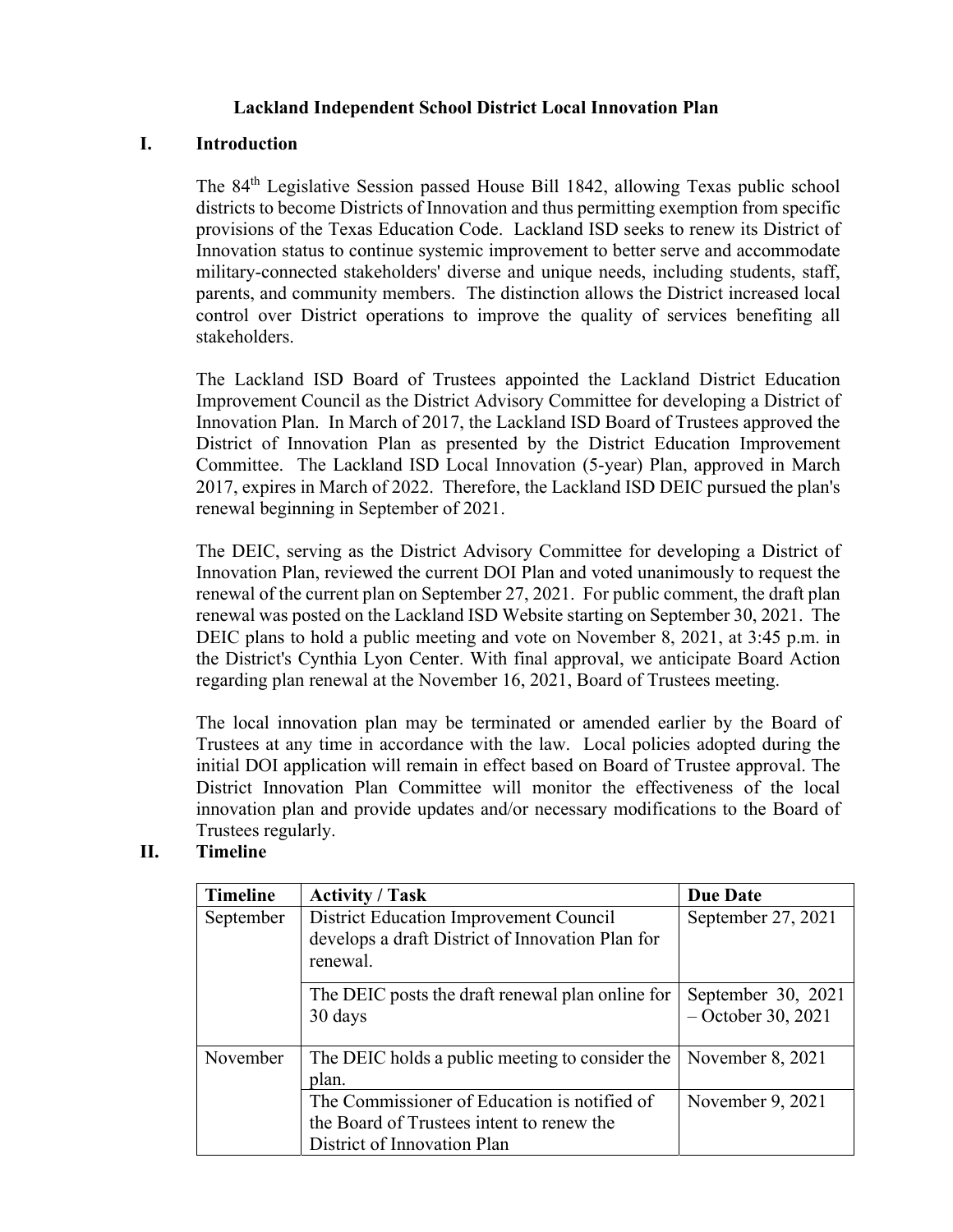| The District presents the proposed District   | *November 16, 2021   |
|-----------------------------------------------|----------------------|
| Innovation Plan to the Board of Trustees for  |                      |
| approval with a two-thirds majority vote.     |                      |
| The District sends the approved plan and      | *November $17, 2021$ |
| completed Figure 19 to the Commissioner of    |                      |
| Education with a March 28, 2022 renewal date. |                      |

\*Anticipated

### **III. District Innovation Planning Committee**

- a. Dr. Burnie L. Roper, Superintendent
- b. JoAnne Moulder, Teacher
- c. Savina Martinez, Teacher
- d. Jennifer Thompson, Teacher
- e. Allison Martino, Teacher
- f. Amanda Rigby, Teacher
- g. Glen Sechler, Teacher
- h. Brian Hernandez, Teacher
- i. Vickie Johnson, Teacher
- j. Cathy Cotnam, Teacher
- k. Cris Street, Teacher
- l. Matthew Lapham, Parent
- m. Harrysca Martinez, Parent
- n. Rodney Ho, Parent
- o. Valerie Anderson, Parent
- p. Lauren Courchaine, Parent
- q. Terri Leija, Principal\*
- r. Hunter Shelby, Principal\*
- s. Alfred Concha, Operations\*
- t. Kyle Jones, Technology\*
- u. Dayna Guyton, Feder/Special Programs\*
- v. Cedric Menchion, CFO
- w. Tonya Hyde, Asst. Supt. For C & I \*

\*Membership added to the DEIC committee to develop the DOI Planning Committee

### **IV. Comprehensive Educational Program**

The Local Innovation Plan's comprehensive education program is guided by and aligned to Lackland ISD's vision, mission, beliefs, and strategic goals.

- a. **District Vision**: *The premier leader in educational excellence.*
- b. **District Mission**: Providing world-class instructional programs that promote lifetime success for the military child.
- c. **District Beliefs**:
	- We believe students are our priority.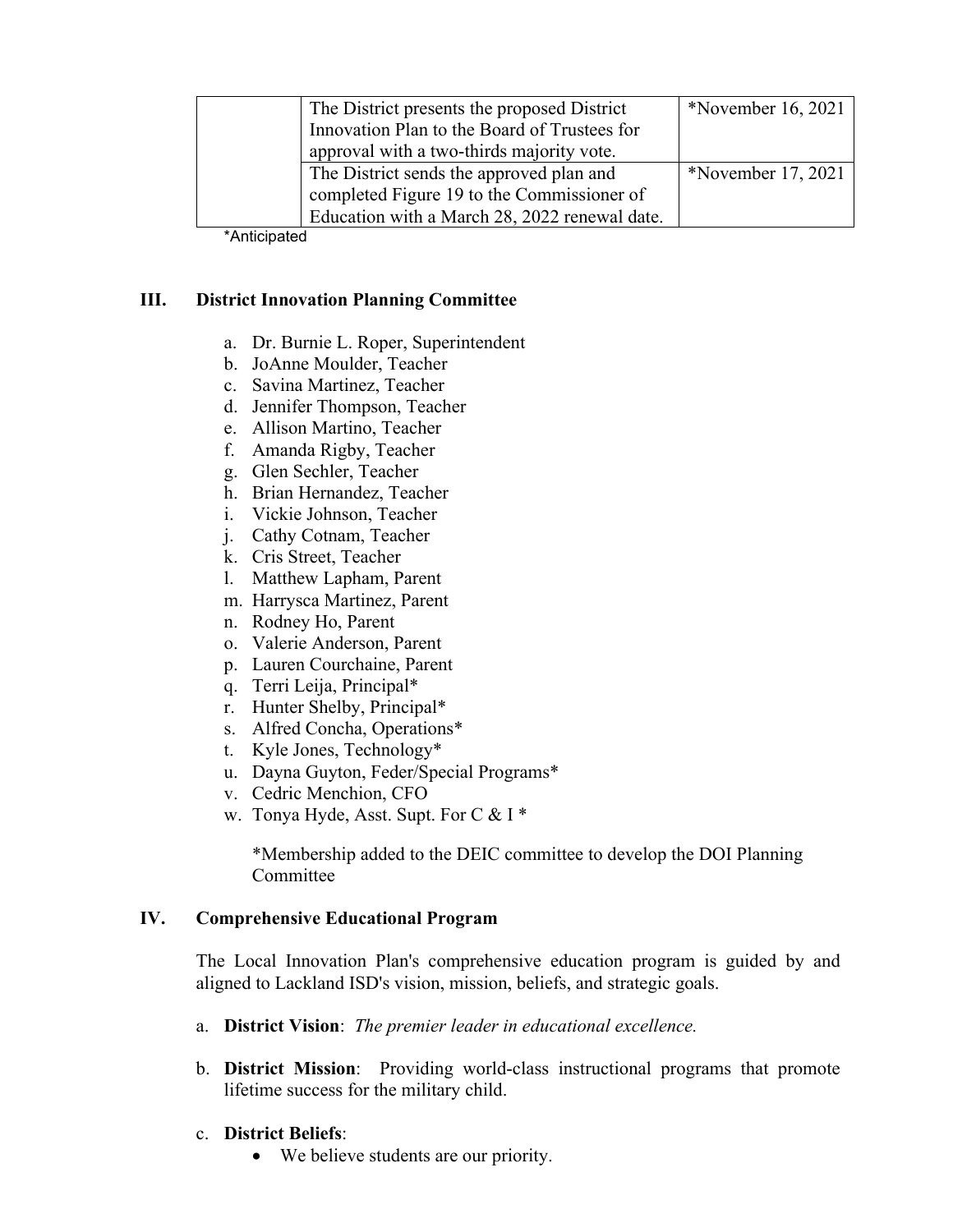- We believe all students should be treated with respect.
- We believe in continual professional development for all staff.
- We believe students, teachers, parents, and staff must be partners in education.
- We believe all children can learn and deserve a high-quality education.
- We believe education is a responsibility and should be valued.
- We believe education should promote cooperative, competitive, and creative learning.
- d. **District Motto:** Inspired Teaching ~ Passionate Learning ~ Lifetime Success.
- e. **Strategic Goals:**
	- We will create a transparent environment in which the teacher is an active facilitator, and the  $21<sup>st</sup>$ -century framework is paramount.
	- We will incorporate a variety of individual performance tasks in our assessments.
	- We will measure accountability through continuous growth and mastery of goals for individual students and student groups.
	- We will only foster a climate that adds value.
	- We will provide a clear and attainable framework of learning that is engaging, flexible, and relevant that utilizes a full range of student capabilities.
	- We will grow interconnected partnerships within the extended communities.
	- We will capitalize on the innate digital abilities of our students.

## **V. Lackland ISD District of Innovation District-Wide Focus Areas**

# **Future Ready Inspired Teaching ~ Passionate Learning ~ Lifetime Success**

Lackland Independent School District aims to ensure a minimum of one year of academic progress in all core subject areas and full engagement in advanced, innovative, and Science, Technology, Engineering, Arts and Mathematics (STEAM) courses to include career and technical education to maximize opportunities for college and career choice. Military-connected students continue to face challenges related to course offerings and their ability to fully engage due to course timelines, socialemotional challenges related to transitions, and limited course availability related to District size. Our goal is to alleviate these obstacles through innovative approaches.

The District Innovation Plan Committee chose to focus our plan on innovative systemic changes that will yield results for all stakeholders: Students, staff, parents, and community members. District of Innovation focus areas include, but are not limited to:

 System-wide practices to support social-emotional growth in militaryconnected students.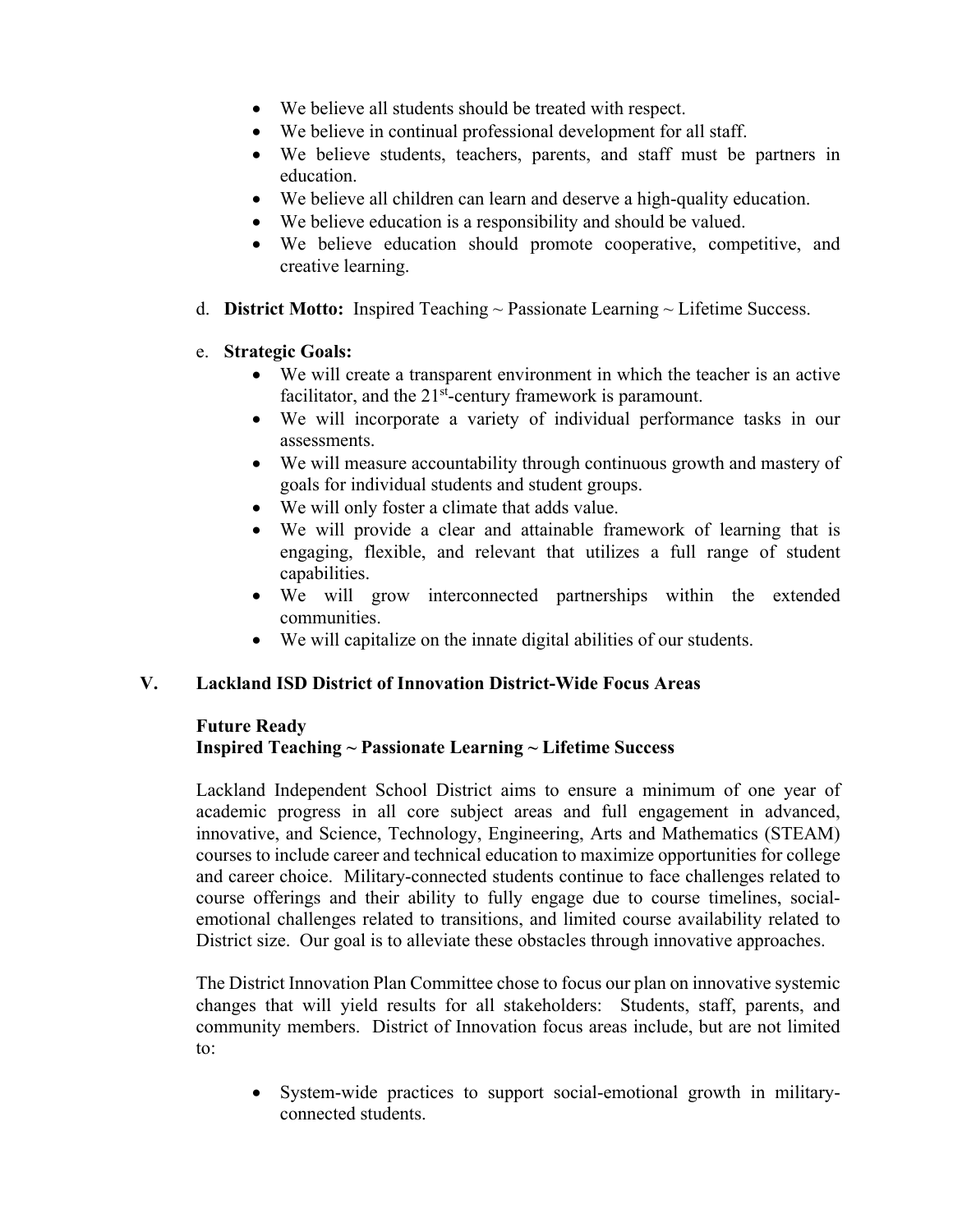- i. Multi-tiered systems of support include access to relevant counseling services, including school counselors, Military Family Life Counselors, Military Support Transition Consultants, and behavior consultants.
- ii. Increased opportunities to engage socially and professionally with community agencies.
- iii. Increased opportunities to grow through ongoing engagement in volunteer opportunities.
- System-wide practices to support access to the advanced and aligned curriculum for military-connected students.
	- i. Data-driven decision-making procedures.
	- ii. Differentiated instruction.
	- iii. High-yield instructional strategies.
	- iv. Participation in assessment boot camps.
	- v. Professional Learning Communities.
	- vi. Vertically and horizontally aligned curriculum.
- System-wide practices to support access to  $21<sup>st</sup>$  Century career offerings through participation in industry-applicable career and technology education.
	- i. Opportunities to receive course credit through participation in career based engagement.
	- ii. Increased opportunities for industry-based certifications through career and technology education.

## **VI. Exemptions Requested in the Texas Education Code to Benefit Identified Focus Areas**

a. **§ 25.0811 (EB LEGAL) First Day of Instruction**- States that a School District may not begin student instruction before the 4<sup>th</sup> Monday of August.

## i. **Innovation Strategy**

- 1. Flexible Calendar Lackland ISD will begin instruction no earlier than the  $2<sup>nd</sup>$  Monday of August in an effort to create greater flexibility in the school calendar. Although military-related transitions are unpredictable, there is a pattern of transitions that occur in alignment with winter break. Due to this pattern of transitions, it has been our practice, based on community input, to complete first-semester course offerings prior to the beginning of winter break. This practice allows military-connected students a concurrent transition with their military member having completed course assignments for final grading. This practice also supports Lackland ISD's ability to reduce stressors related to grades and course completion, a strong contribution to positive social–emotional growth.
- 2. Balanced Semesters In an effort to support student ability to complete course work prior to transitions that occur in conjunction with winter break, the fall semester has significantly fewer days than the spring semester. Flexible start dates allow the District to ensure that fall semester courses have the same opportunity to provide curricular depth and complexity as provided in the spring semester.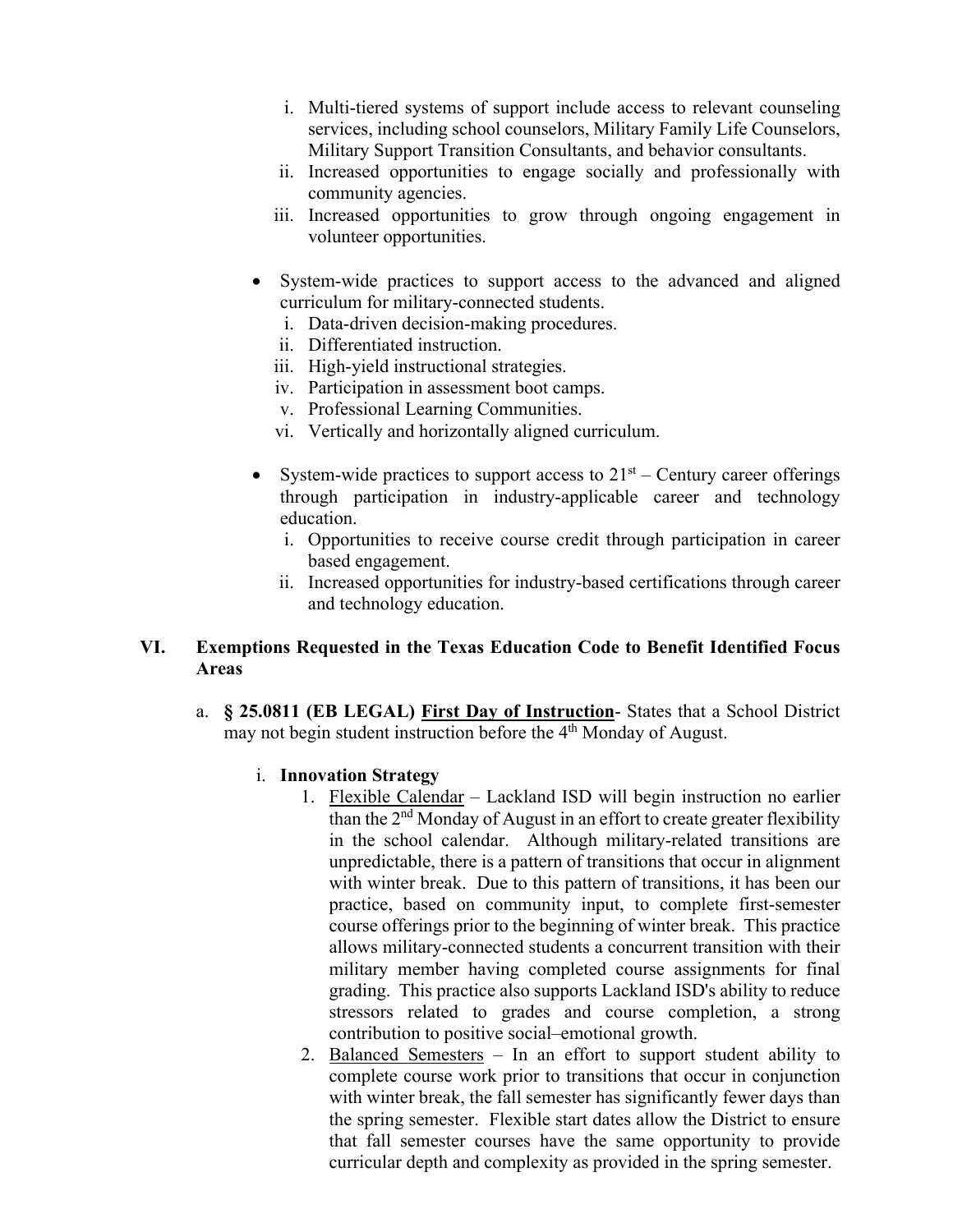3. Participation in College Courses – By having flexibility in the start and end of the school year, students will be able to enroll in college courses that start in early June, thereby increasing college and career readiness. There is also a greater opportunity for students to take dual credit courses that match a college academic calendar.

## ii. **Local Guidelines:**

- 1. The District Calendar Committee will receive staff and community input to build the school calendar.
- 2. The draft calendar will be posted for additional feedback.
- 3. The District Calendar Committee will consider feedback and recommend a school calendar for Board approval.
- 4. The recommended school calendar is subject to Board approval.

# b. **§ 25.112 Class Size and Student-Teacher Ratios (EEB LEGAL) (TEC 25.111,**

**112, & 113)** – *25.111* requires each school district to employ the number of teachers necessary to maintain an average ratio of not less than one teacher for each group of 20 students. *25.112-* requires districts to maintain a class size of twenty– two students or less for kindergarten – fourth-grade classes. When any class exceeds this limit, the District must complete and file a waiver with the Texas Education Agency. *25.113* requires that a letter is sent home to each parent in the section that exceeds the 22:1 ratio, informing them the waiver has been submitted.

## i. **Innovation Strategy**

- 1. Flexible Class Sizes Student mobility presents a significant challenge to Lackland ISD's ability to meet class size requirements. Waivers to required class size limitations are often submitted when highly-effective, experienced, and culturally adept teachers are not available for employment during irregular times of need.
- 2. Flexible Instructional Arrangements To promote equitable opportunities for student growth, class ratios will be conducive to providing the instructional support that all learners require.

For example:

- a. Struggling learners may require smaller instructional ratios.
- b. Academically advanced students may have appropriate and innovative learning opportunities which include collaborative and independent activities in ratios exceeding 22:1.

# ii. **Local Guidelines**

- 1. Lackland ISD will attempt to keep all  $K-4<sup>th</sup>$  core classrooms to a 22:1 ratio. However, in the event the class size / student to teacher ratios exceed this ratio, the following will occur:
	- a. The Campus Principal will notify the Superintendent of the current ratios with a recommendation based on the best interest of the students.
	- b. The Superintendent will notify the Board of current ratios.
	- c. Core classroom ratios should not exceed 24:1.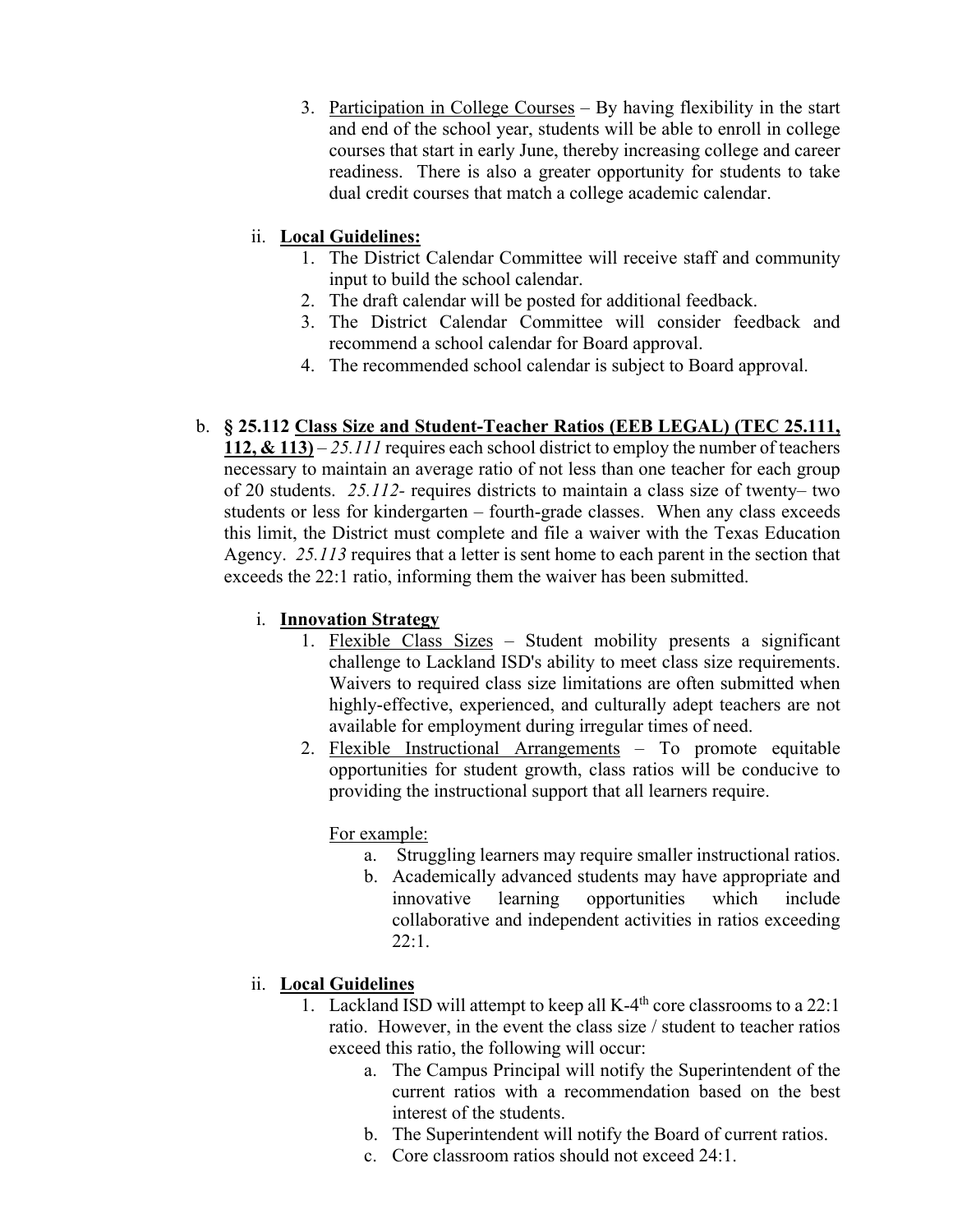- 2. In the event a K-4<sup>th</sup> core classroom exceeds a 22:1 ratio, the campus will notify the parents of the students in the classroom and inform them of the situation.
- c. **§ 21.102 (***DCA LEGAL)* **Chapter 21 Employment Contracts**  Currently, experienced teachers and other certified personnel new to the District have a probationary period that may not exceed one year if the person has been employed as a teacher in public education for at least five of the previous eight years.

## i. **Innovation Strategy**

1. Probationary Contracts – For experienced teachers and other certified personnel new to Lackland ISD who have been employed in public education for at least five of the eight previous years, a probationary contract may be issued for up to two years from the date of hire. Partial years would not count toward the full year requirement. This will allow the District more time to evaluate a staff member's effectiveness.

# ii. **Local Guidelines**

- 1. Campus Principals will inform the individual certified personnel of performance standards that warrant improvement as determined by the evaluation tool and other performance-based documents.
- 2. During the first year of employment, Campus Principals will make a recommendation to the Superintendent to non-renew, continue employment on a probationary contract for a second year, or offer a term contract.
- 3. The Superintendent will determine if the decision is in the best interest of the District and make a recommendation to the Board.
- 4. The Board may terminate a probationary contract or extend the probationary contract to a second year and shall give notice to the employee no later than the tenth day before the last day of instruction required in the contract.
- d. **§21.003 (DK- Legal, DK-Local) Teacher Certification** Currently, Districts must submit requests to the TEA to hire a teacher who is teaching a subject outside of their certification area.

## i. **Innovation Strategy**

1. Flexible Scheduling and Additional Selections in Class Offerings – Campus Principals may submit to the Superintendent a written request to allow a certified teacher to teach one subject outside of his/her certified field and/or grade level in which he/she is not certified. The Superintendent will approve or deny requests, basing the decision on whether the certified teacher will be an asset for students. Upon tentative approval, the Superintendent will report this action to the Board of Trustees for final approval.

## ii. **Local Guidelines**

1. A request may be initiated by the teacher or Campus Principal to meet a temporary or innovative need.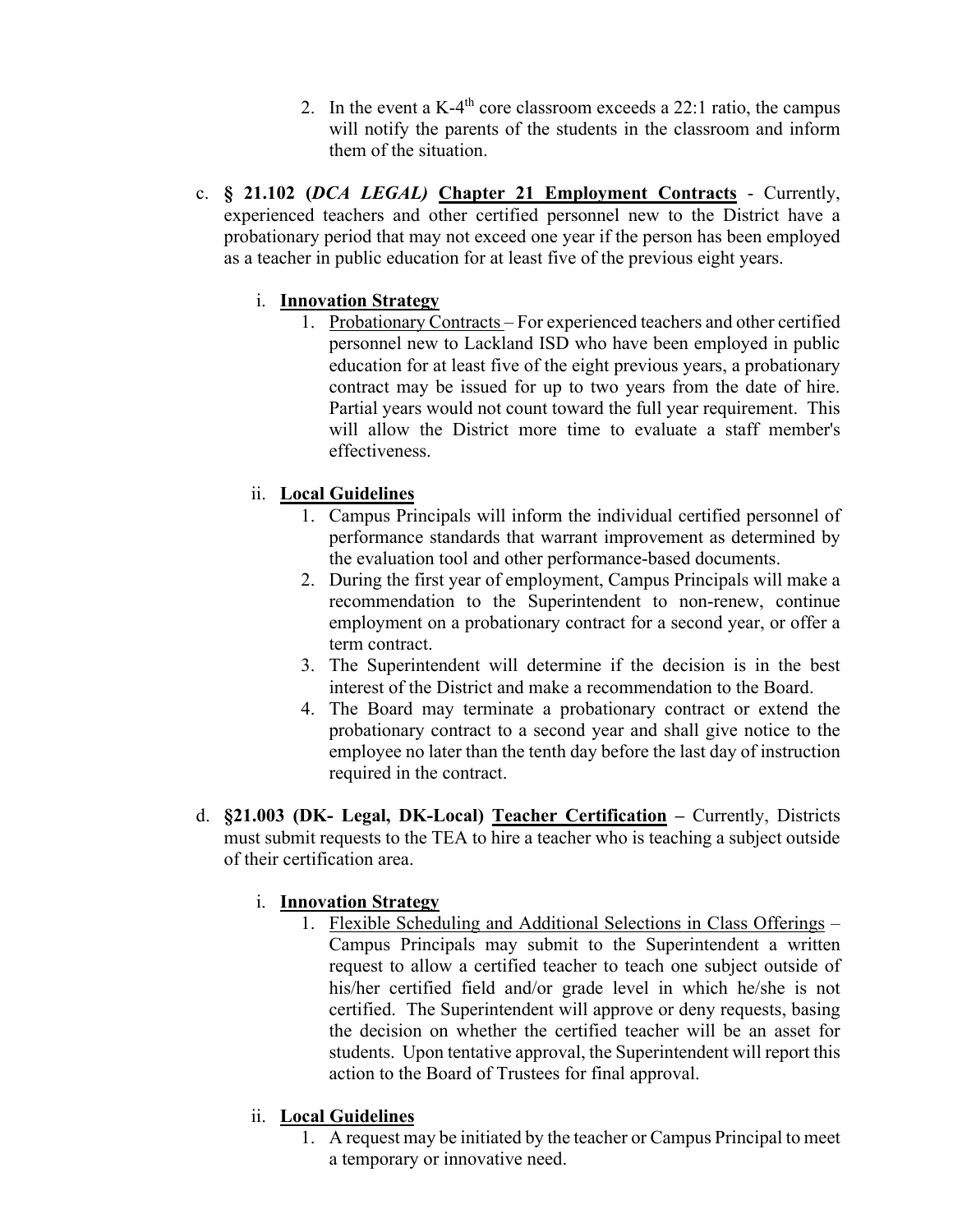- 2. The Campus Principal may submit a formal request to the Superintendent allowing a certified teacher to teach one subject or grade level outside his or her area of certification. The Principal must specify in writing the reason for the request and document the credentials the certified teacher possesses which qualify the individual to teach the subject or grade level.
- 3. The Superintendent approves or denies the request based on the best interest of students.
- 4. Parents will receive notification of teacher credentials.
- e. **§ 21.003 Teacher Certification / Local Teaching Permit** Currently, Districts must hire certified teachers and if a qualified certified teacher cannot be located, the District must submit a request to the Texas Education Agency or hire the teacher through a School District teaching permit.

# i. **Innovation Strategy**

1. Expanded CTE Offerings – A non-certified individual with experience in a CTE field could be eligible to teach vocational skills or courses through a local teaching permit. The Principal will submit the request to the Superintendent with the individual's credentials. The Superintendent will approve or deny the request based on whether the individual will be an asset for students. The Superintendent will report this action to the Board of Trustees. The employee will be hired on an at–will status.

# ii. **Local Guidelines**

- 1. Local teaching permits will be issued for CTE teaching positions.
- 2. Local teaching permits will only be issued for hard to fill positions.
- 3. The District will establish local criteria such as, but not limited to, demonstrated subject matter expertise, any combination of work experience, years of experience, qualifications, college degree, training and education or industry certification related to the subject matter he or she will be teaching, to qualify for a local teaching permit.
- 4. Campus Principals will submit candidates to the Superintendent with credentials. The Superintendent will determine whether it is in the best interest of the students to locally certify the individual.
- 5. Candidates will be required to go through the established hiring process and will be thoroughly vetted to ensure they have not surrendered any teaching certificates in the past or been terminated from a teaching position for reasons unacceptable to the District. Candidates would receive pedagogy and classroom management training.
- 6. Local teaching permits are only valid for one year but may be renewed annually based on District need.
- 7. The Superintendent will notify the Board prior to beginning employment.
- 8. Parents will receive notification of teacher credentials.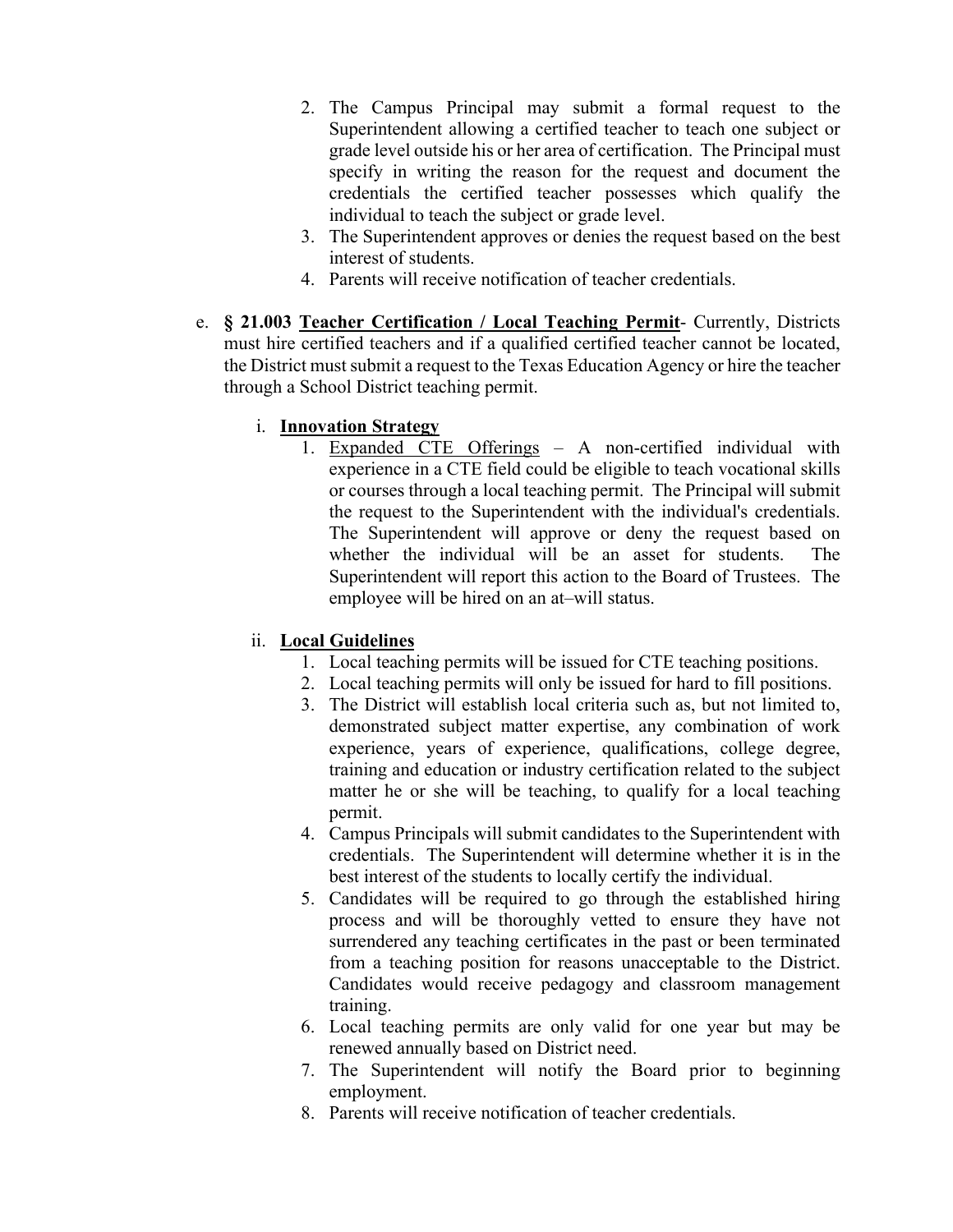f. **§ 25.092 (FEC Local) Minimum Attendance for Class Credit or Final Grade** – requires the District to issue class credit or a final grade for a class based on "seat time" rather than based on content mastery. *The requested exemption from* **§ 25.092**  *does not in any way impact or change existing compulsory attendance requirements or University Interscholastic League (UIL) rules. Moreover, opting out of* **§ 25.092**  *in no way limits or modifies a teacher's right to determine the finality of a grade in accordance with Texas Education Code* **§ 28.0214***, nor does it restrict or alter a teacher's right to assign grades in accordance with TEC* **§ 28.0216** 

### i. **Innovation Strategy**

- 1. Flexible Learning Environments The District will design and implement more responsive learning environments, where blended and personalized learning opportunities are available. Blended learning occurs when instruction is delivered through a combination of time in class and time spent learning online.
- 2. Flexible Learning Opportunities The District will not penalize students who miss class due to legitimate school activities and/or family issues that may prevent students from meeting the 90% class attendance rule, as long as mastery of content can be documented. This will address the social and emotional issues that the District encounters due to military transitions and facilitate opportunities for students to engage with the community and social agencies.

## ii. **Local Guidelines**

- 1. The District will investigate the abundant opportunities for active learning outside the classroom in order to receive credit for content mastery, when not present for 90% of the days a class is offered. The Local Innovation Committee encourages the District to explore other avenues by which a student can achieve mastery, without being penalized academically. The exemption would allow the District to provide innovative options to promote student engagement in course material in flexible ways, ultimately allowing learning to happen anytime, anywhere, even apart from the traditional brick and mortar classroom.
- 2. Enrolled Students: A campus committee comprised of teachers and staff with knowledge of the student will review the academic record of a student who has not met the 90% attendance statute. The student will demonstrate evidence of mastery such as a portfolio, assessment and/or other documentation deemed appropriate by the assigned committee and the assigned subject matter teacher of record. The subject area teacher of record will determine the final course grade for the student with committee input as appropriate. Credit grades received in this manner are not subject to receive weighted grading.
- 3. Transitioning Students: A campus committee comprised of teachers and staff with knowledge of the student will review the academic record of a student requesting to complete a course in a less than 90% attendance timeframe. The subject area teacher of record will establish course completion objectives that demonstrate evidence of mastery such as a portfolio, assessment and/or other documentation